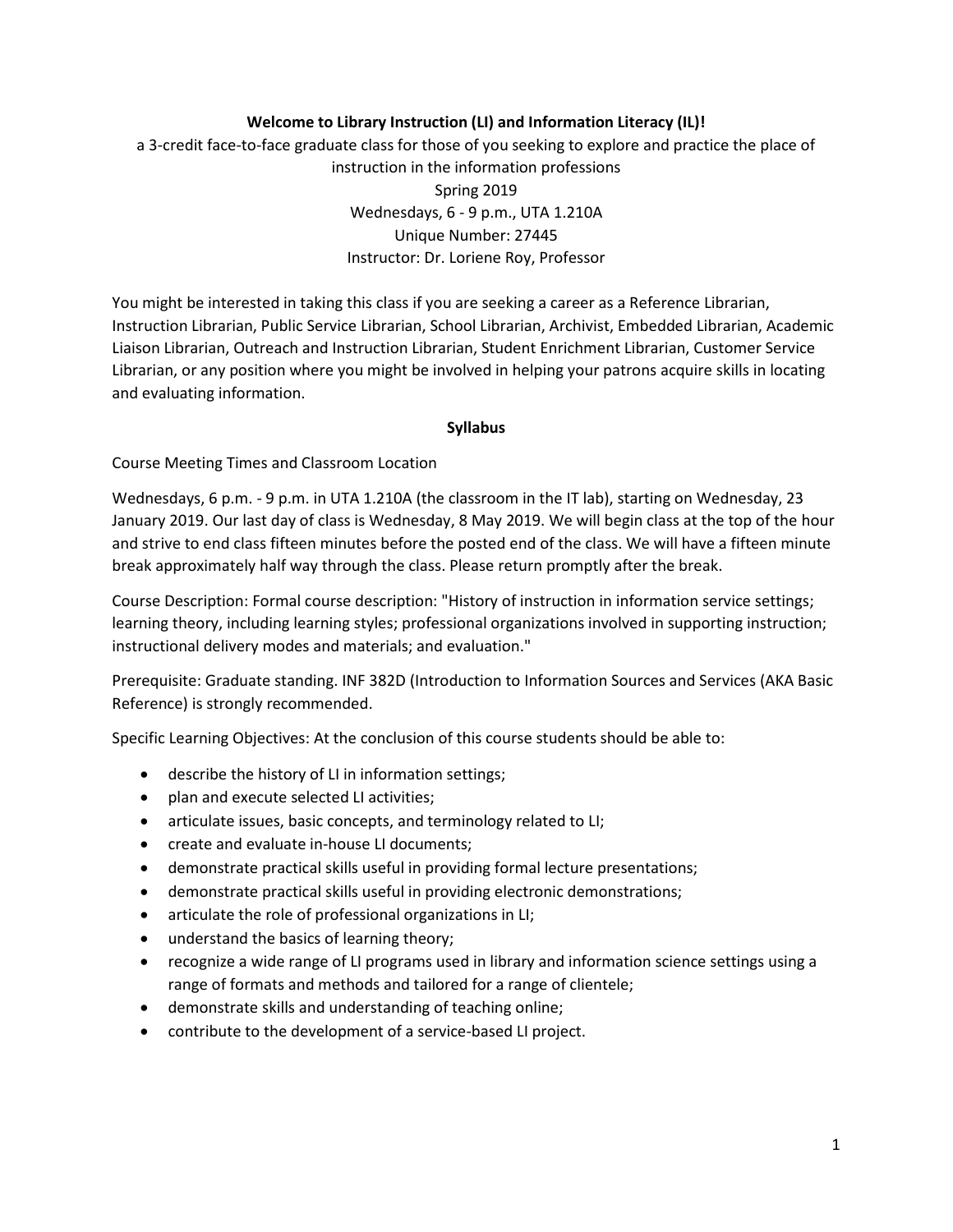Grassian, Esther S. and Joan R. Kaplowitz. Information Literacy Instruction: Theory and Practice. 2nd ed. New York; London: Neal-Schuman Publishers, 2009. ISBN: 9781555706661. The textbook should be available at the UT Co-Op.

Grades will be based on (total: 860)

Individual activities: Participation: 140 points Pathfinder: 150 points LibGuide: 100 points Pathfinder & LibGuide presentation: 20 points Reflective Essay on Instructional Design Product and Process: 100 Group activities: Instructional Design Plan contributions: 100 Instruction Product contributions: Content: 100 Production: 100 Presentation: 50 No letter grades are assigned to individual assignments. Instead, each assignment will be worth a certain

number of points, as designated above. Points will be totaled at the end of the semester. Total points possible: 1060.

95%-100% = A; 90%-94.9% = A-; 87%-89.9% = B+; 83%-86.9% = B; 80%-82.9% = B-; 77%-79.9% = C+; 73%- 76.9% = C; 70%-72.9% = C-

817-860 points = A; 774-816 points = A-; 748-773 = B+; 713-747 = B; 688-712 = B-; 662-687 = C+; 628-661  $= C$ ; 602-627 = C-

I will award partial credit when possible. Totals are not rounded up: for example, cumulative scores of 953.5 points receive a grade of B+. I neither grade on a curve nor use a "quota system." It is a rough rule of thumb that in elective graduate courses in this department there will be one A awarded for every three B's. Check your grades online.

# Tentative Course Schedule

\*\*This syllabus represents my current plans and objectives. As we go through the semester, those plans may need to change to enhance the class learning opportunity. Such changes, communicated clearly, are not unusual and should be expected.

Week 1 (Jan. 23) Welcome to the class! Let's get started!

- 1. Get to meet your class mates! [Ice breaker]
- 2. Orientation/Overview of Class Assignments

3. Complete the check list for lecture delivery contract in class. LectDeliverySpring2019.docxPreview the document

4. Sign up for selected class assignments. SignUpListPathfinder and LibGuide IdeasSp2019.docxPreview the document

5. Why study library instruction? Background on LI. Chapter 1: Information Literacy Instruction: What is It? [read before or after class] LIBackground.pptPreview the document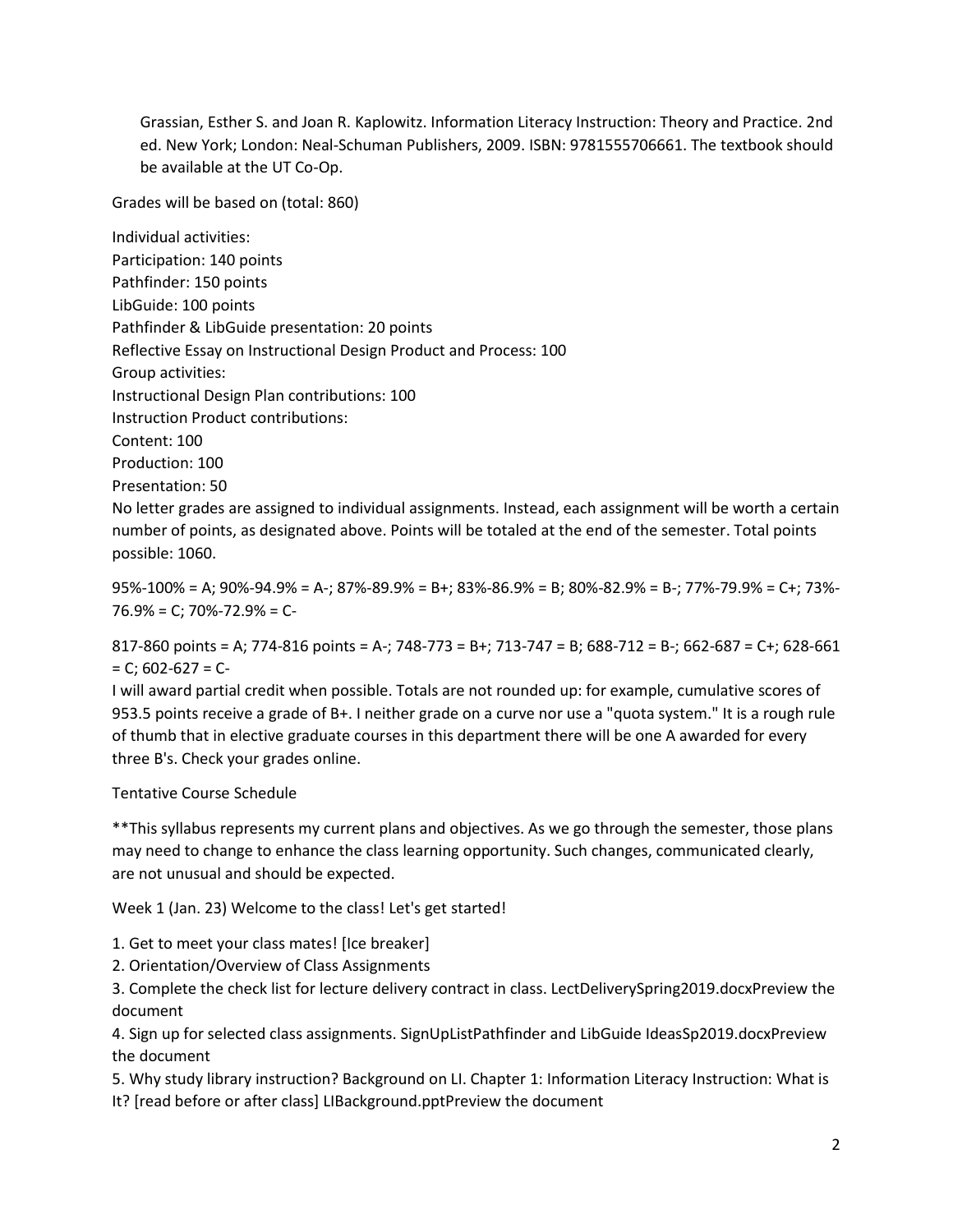6. History of LI 1. Chapter 2: History of Information Literacy Instruction [read before or after class] LIILHistorySp2016.pptPreview the document

- 7. In class (or before!): create your new account on WebJunction.
- 8. What is due for next week?

Week 2 (Jan. 30): Who Are We As Learners?: Learning Theory & Psychology of Human Learning\

- 1. Review of class assignments
- 2. Kolb Learning Styles Inventory: In-class activity
- 3. Read before class: Text: Chapters 3 and 6
	- Chapter 3: The Psychology of Learning: The Theory Behind the Practice Chapter 6: Critical Thinking and Active Learning
- 4. Read before class: D4L Content
- 5. Extra reading: RoyNovotnyHowDoWeLearn.pdfPreview the document

Week 3 (Feb. 6):Dr. Roy will be at the International Indigenous Librarians Forum on this day. Your goal: make progress on your class assignments!

1. Read over the assignment descriptions.

2. Work on a draft of your pathfinder. PathfinderEval Spring2019.docx; Preview the

documentPathgradeformSpring2019Annotated.docxPreview the document

3. Catch up with reading chapters in your text book.

4. Become familiar with D4L and complete suggested modules by viewing videos and/or reading their transcripts. Make progress in reading the modules listed in Weeks 4 and 5.

5. Start working on your Instructional Design Plan!

- Here is the template you will use. TemplateInstructionalDesignPlanJan2018.docxPreview the document
- Here are some sample plans created by members of the D4L cohorts: BasicRecordsManagementInstructionalDesignPlan.pdfPreview the document; KeywordsInstructionalDesignPlan.pdf;Preview the document LibraryCardToolkitInstructionalDesignPlan.pdfPreview the document; TraditionalTalesInstructionalDesignPlan.pdfPreview the document

6. Think ahead to the Instruction Product you will help create!

Week 4 (Feb. 13): Learning Styles, Mental Models, and Motivation

1. Read before class: Text: Chapters 4, 5, and 12 Motivation.pptPreview the document; BigIdeasInHumanLearning.pptPreview the document

- Chapter 4: Psychology of Learning: Putting Theory into Practice
- Chapter 5: Library Anxiety, Mental Models, and Conceptual Change
- Chapter 12: Learner-Centered Teaching: Listen, Engage, Inspire
- 2. Read before class: D4L content

Week 5 (Feb. 20): Instructional Design; Your First Instruction Products: Your Pathfinder and LibGuide

1. Read: Text: Chapters 7 and 8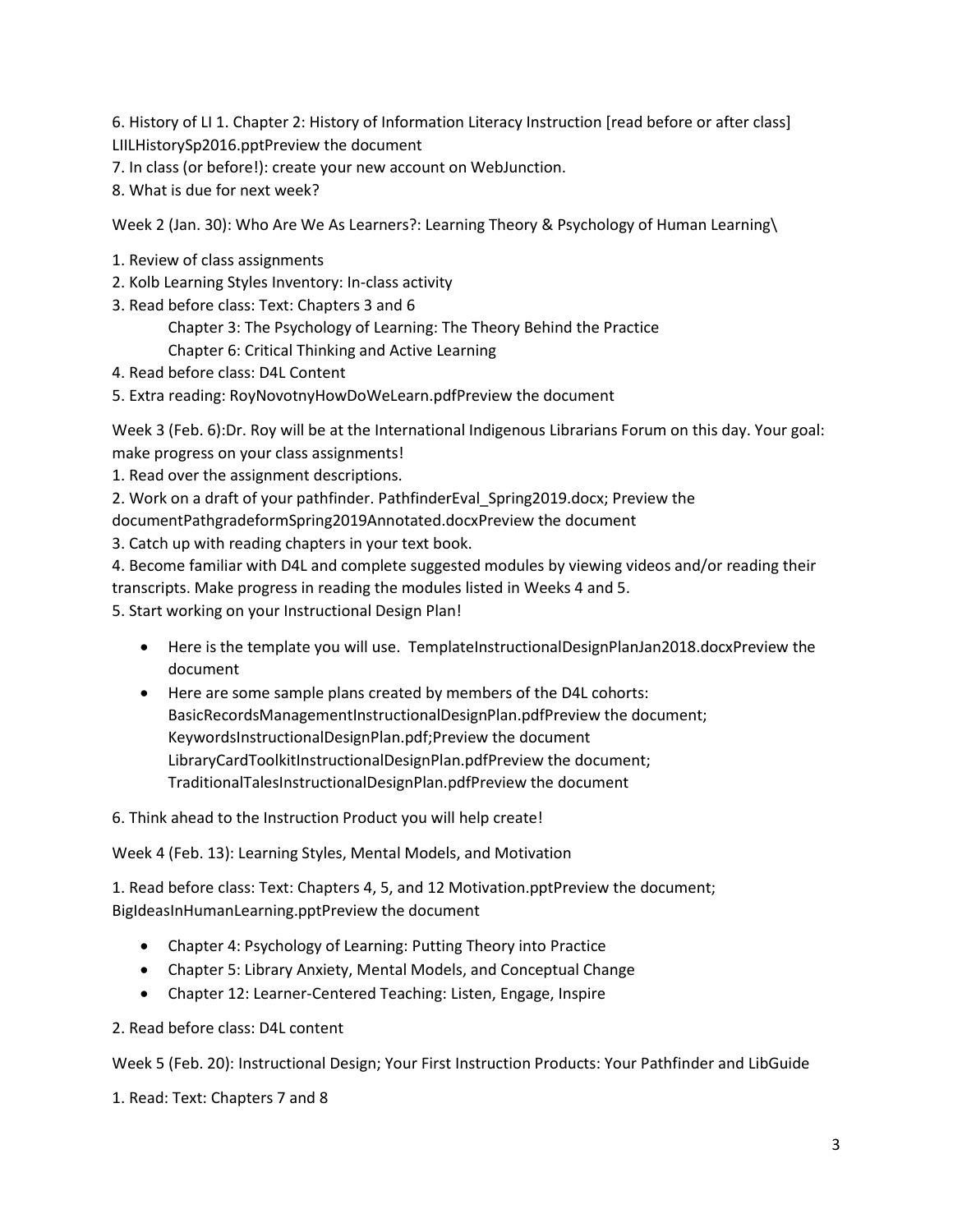- Chapter 7: Planning for Information Literacy Instruction
- Chapter 8: The Instructional Menu
- 2. Read before class: D4L content
- 2. Let us spend time in class reviewing and and creating learning outcomes.

3. Pathfinder and LibGuide work session Sp2019PATHFINDERWorkSession.pptx; Preview the documentSp2019LIBGUIDEWorkSession.pptxPreview the document

Week 6 (Feb. 27): Professional Organizations and Support; Audience: Setting and Characteristics including EDI

1. Read: Text: Chapters 13 and and 14

- Chapter 13: Teaching in a Diverse World: Knowledge, Respect, and Inclusion
- Chapter 14: Delivering Information Literacy Instruction in Various Environments
- 2. Last day to submit an optional draft of your Pathfinder.

Week 7 (Mar. 6): Group Work on Instructional Design Plan

1. Read: Text: Chapters 9 and 10

- Chapter 9: Basic Copyright and Design Issues
- Chapter 10: Designing Instructional Modes and Materials
- 2. Read before class: D4L Content
- 3. Background for your Instructional Design Plan
	- Here is the template you will use. TemplateInstructionalDesignPlanJan2018.docxPreview the document
	- Here are some sample plans created by members of the D4L cohorts: BasicRecordsManagementInstructionalDesignPlan.pdfPreview the document; KeywordsInstructionalDesignPlan.pdf;Preview the document LibraryCardToolkitInstructionalDesignPlan.pdfPreview the document; TraditionalTalesInstructionalDesignPlan.pdfPreview the document
	- Here are some plans created by students in the spring 2018 LIIL class:GradedInstructionPlanA.docxPreview the document; GradedInstructionPlanB.docxPreview the document; GradedInstructionPlanC.docxPreview the document; GradedInstructionPlanD.docxPreview the document; GradedInstructionPlanE.docxPreview the document

Week 8 (Mar. 13): Pathfinders and LibGuides Due!

1. Submit your Pathfinder (text file) and LibGuide. PathfinderEval\_Spring2019.docx; PathgradeformSpring2019Annotated.docx; LibGuideDraftEvalFormSp2019.docx; SampleCoverSheetSpring2019.docx; Writing MechanicsSpring2019.docx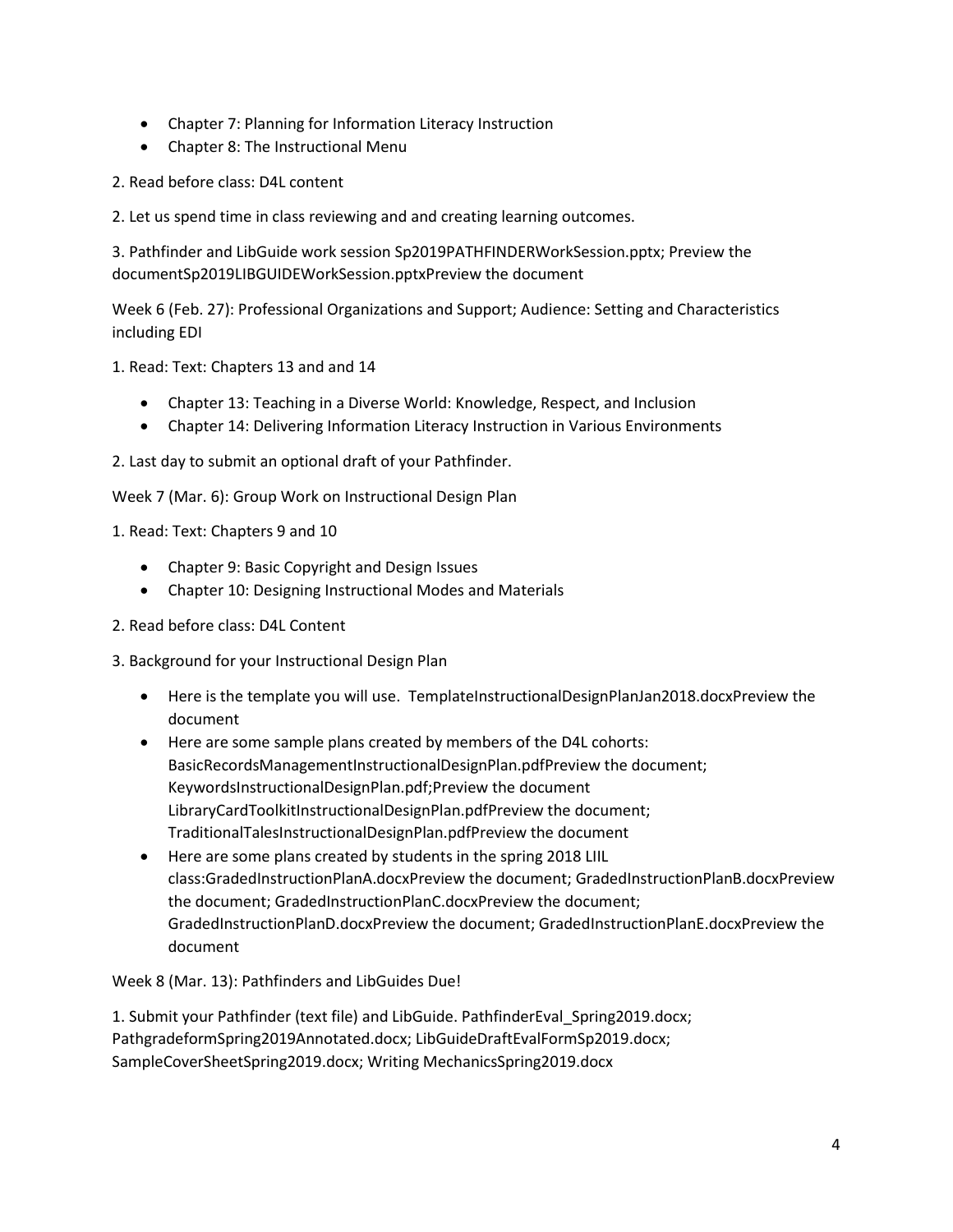2. Present your Pathfinder and LibGuide in class. LectDeliverySpring2019.docxPreview the document

Provide copies of the last 2 pages of your pathfinder as a handout in class.

 Demo your LibGuide. KShiroma\_Fall2018\_Instructions to log into LibGuides .pdfPreview the document

Week 9 (Mar. 20): Spring Break! Don't come to class

Week 10 (Mar. 27): Instructional Design Plan Work; Choosing Your Tools

1. Review: Your Instructional Design Plan with your team.

2. Submit your Instructional Design Plan by end of class.

3. Remember to submit your peer and self evaluations within 24 hours of class.

SelfEvalFormSpring2019.docx; Preview the documentPeerEvalFormSp2019.docxPreview the document

4. Read: Text: Chapter 16

Chapter 16: Teaching Online Tools and Resources

5. Read before class: D4L Content

6. Announce: Your Instruction Product Content, Format, and Preferred Tool

Week 11 (Apr. 3): Creating Your Instruction Product: Your Script

1. Work with your team to write your Instruction Product Script

2. Submit your Script by the end of class Writing MechanicsSpring2019.docxPreview the document

Week 12 (Apr. 10): Evaluation:

1. Read: Text: Chapters 11 Evaluating Library Instruction.ppt Preview the document

- Chapter 11: Assessment: Improving Learning; Improving Teaching
- 2. Read before class: D4L content

Week 13 (Apr. 17): In-Class Work on Instruction Product

Week 14 (Apr. 24): Preview Viewing of your Instruction Product

- 1. Preview your instruction product in class
- 2. Gather feedback on your audience!

Week 15 (May 1): Technology and Pedagogy

- 1. Read: Text: Chapters 15
	- Chapter 15: Using Technology to Support Pedagogy
- 2. Read before class: D4L content

## **Week 16 (May 8): The Future; Launch Your Instruction Product**